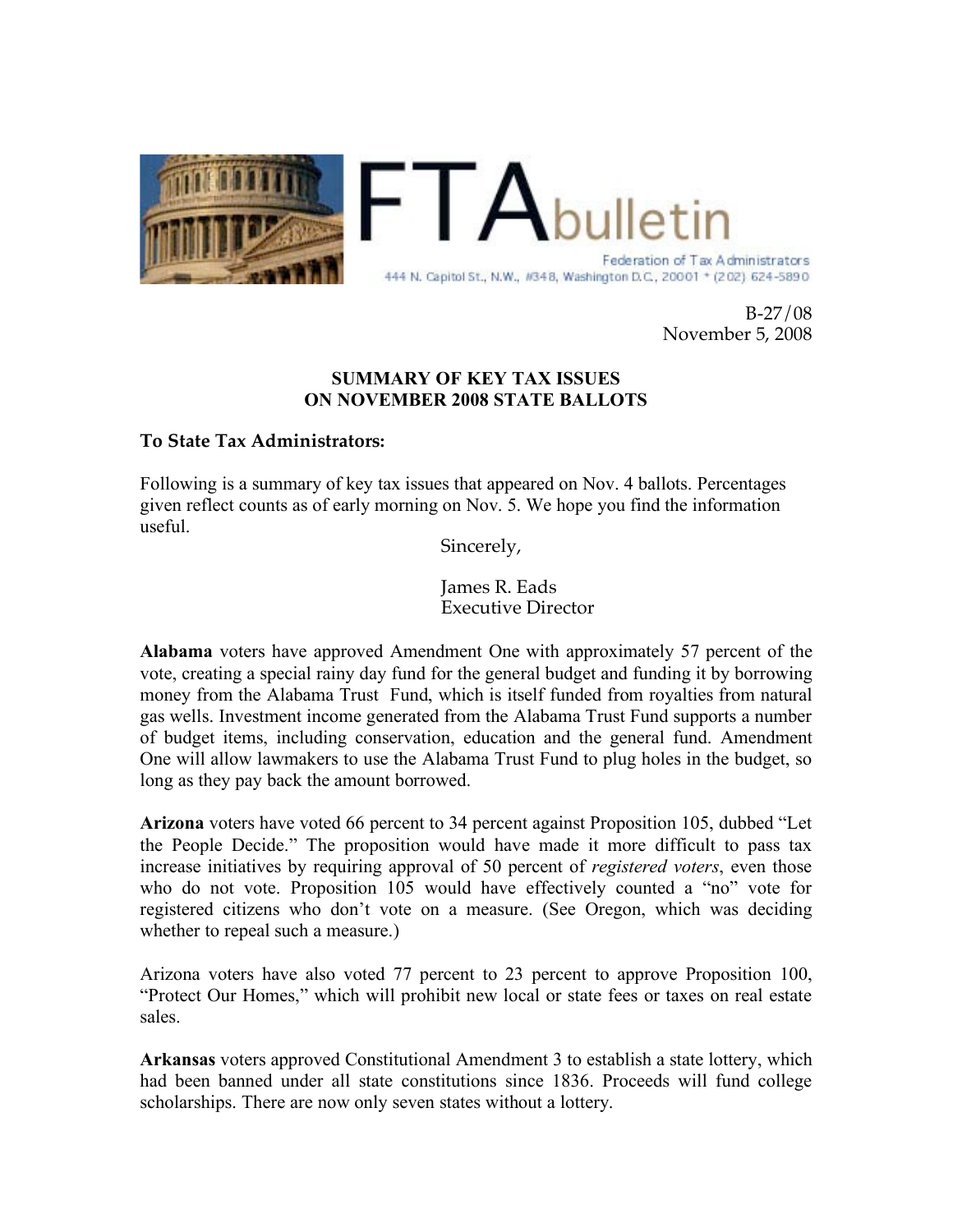In **California**, Los Angeles County was among localities that voted on a half-cent sales tax increase. Los Angeles County will spend the funds to fund transit programs. The measure had to pass by a two-thirds majority, and was approved 67.4 percent to 32.6 percent. The tax in Los Angeles County will rise to 8.75%.

**Colorado** voters turned down Amendment 51 by 62 percent to 37 percent, declining to increase the state sales tax from 2.9 percent to 3.1 percent over two years. Revenues would have been earmarked for developmentally disabled programs.

Colorado voters turned down Amendment 52, declining to limit the amount of severance tax revenue that is applied to state programs to the prior year's amount plus inflation. Excess revenues would have been earmarked for infrastructure programs. The amendment failed 64 percent to 35 percent.

Colorado voters turned down Amendment 58, which would bar oil and gas companies from reducing their severance tax liabilities by deducting 87.5 percent of local property taxes paid on production. The amendment would have effectively doubled the revenues from the tax. The amendment also would have standardized rates at 5 percent for large companies and 0 percent for small companies and expanded the tax to small wells. Revenues would have been earmarked for specific programs, including scholarships and water treatment. The amendment lost by a margin of 58 percent to 41 percent.

Colorado voters turned down a proposition that would have weakened the tax-limitation powers of the Taxpayer Bill of Rights (TABOR) law. Amendment 59, rejected by a margin of 55 percent to 44 percent, would have eliminated the constitutional requirement that revenues in excess of the imposed limit be refunded to taxpayers. Instead, funds that exceeded the spending limit would have gone into an education fund and a special school savings account.

**Florida** voters turned down Amendment 8 by a margin of 56.4 percent to 43.6 percent. This proposed constitutional amendment would have allowed public votes on the creation of county local option sales taxes, with revenues used to fund community colleges.

**Georgia** voters easily passed Amendment 1, the State Forest Preservation Property tax Assessment Freeze, by a vote of 68 percent to 32 percent. The Amendment will allow a single owner of forest land in excess of 200 acres to enter into a 15-year covenant to keep the land in forest use in exchange for a freeze on assessments.

Georgia voters passed Amendment 2, authorizing the creation of Tax Allocation Districts (the same as Tax Financing Districts), to freeze a property's assessed value for a fixed number of years, and to allow the appreciated values to go to the tax allocation district for redevelopment use. The measure passed 52 percent to 48 percent.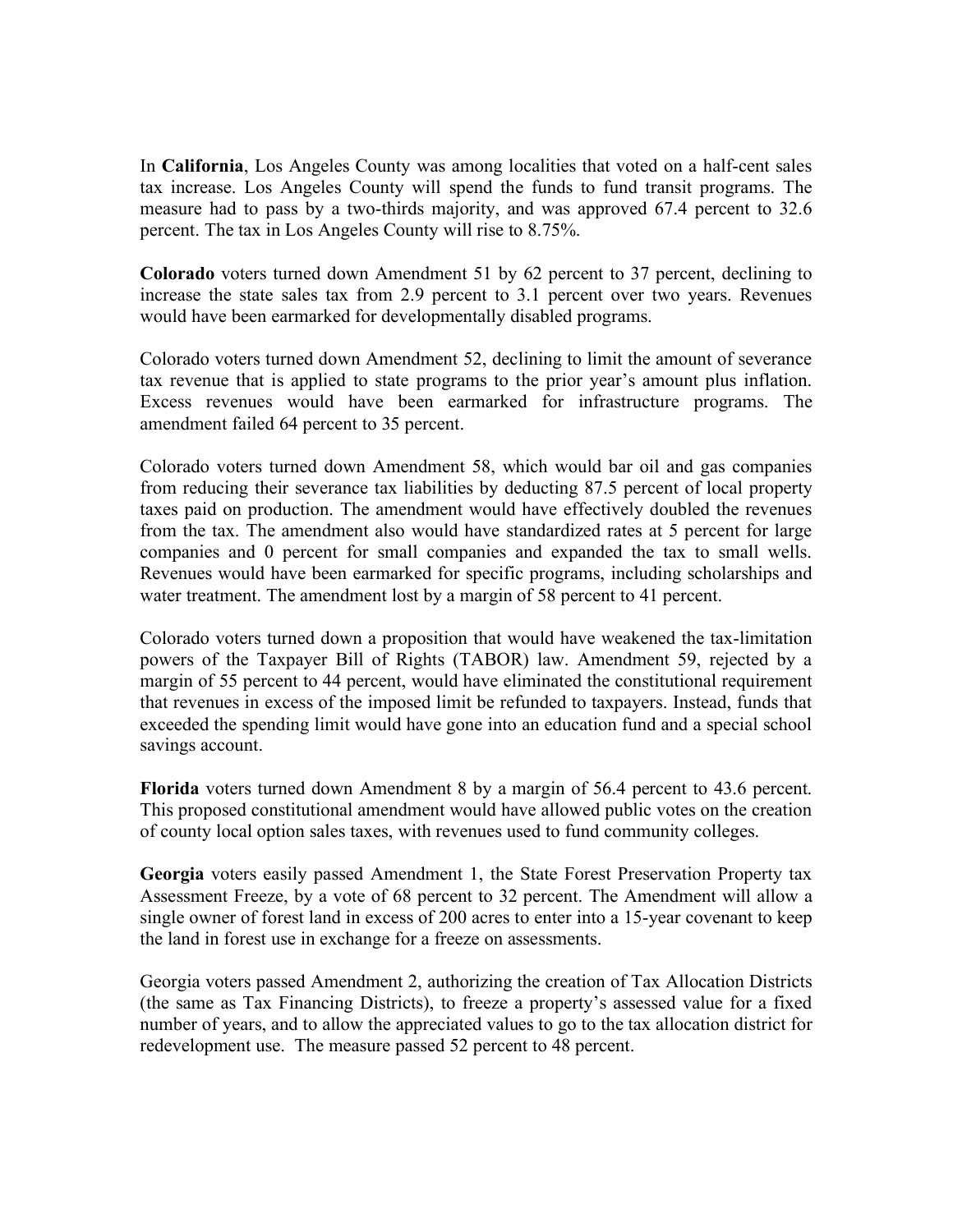Georgia voters failed to pass Amendment 3, which would have allowed the General Assembly to create and regulate infrastructure development districts, which would have been granted the authority to sell tax-exempt bonds to finance public infrastructure. The bonds would have been backed and repaid by special assessments on the properties in the district. The measure failed 51 percent to 49 percent.

**Louisiana** voters voted against changing the mineral severance tax allocations to the state's parishes. Amendment 4 failed 55 percent to 45 percent. The state constitution dedicates 20 percent of severance tax revenue, up to a maximum of \$850,000 per year (indexed for inflation), to the parish in which the production or severance occurs. Amendment 4 would have raised the cap by \$1 million in FY 2009 and increased it to \$2,850,000 in FY 2010. At least 50 percent of the additional revenue would have gone toward financing transportation.

**Maine** voters rejected a legislatively enacted tax increase on soda, bottle beer and wine**,**  passing the repeal by a margin of 64 percent to 36 percent. Revenues would have financed expansion of the state's DirigoChoice health insurance programs. Now, the programs will continue to be funded by a savings Offset Program, which taxes health insurers based on the state's estimated cost savings from the insurance programs.

**Maryland** voters approved legalizing slot machines in Question 2, a constitutional amendment, paving the way for up to 15,000 machines in five locations. Voters approved the measure by nearly a 3-to-2 ratio.

**Massachusetts** voters soundly rejected Question 1, a proposal to eliminate the state income tax over a two-year period, heeding the pleas of public officials and employees who said the loss of \$12.5 billion a year – about 40 percent of current revenues -- would destroy the state budget. Voters rejected the question 69 percent to 31 percent.

**Minnesota** voters agreed to a constitutional amendment to increase the sales tax by 3/8 of 1 percent, from 6.5 percent to 6.875 percent, beginning in 2009. Some 1.55 million voters agreed to the amendment while 1.1 million voters either voted against the amendment or did not answer the question. Minnesota law counts ballots with the question left blank as a "no" vote. Revenues will pay for outdoor, environmental and arts programs.

**Missouri** voters approved Proposition A by about 56 percent of the vote, raising the gambling tax from 20 percent to 21 percent while barring the construction of new casinos. Increased revenue, estimated to be at least \$128 million annually, will be dedicated to early childhood programs and other state and local services.

**Montana** voters approved Legislative Referendum 118 by some 56 percent of the vote, extending until 2018 a 6-mill statewide property tax levy dedicated for the Montana university system. The tax was due to expire at the end of 2008. The tax raises approximately \$12 million per year, representing 9% of state funding for higher education. It was first imposed in 1948 and has been extended every ten years since.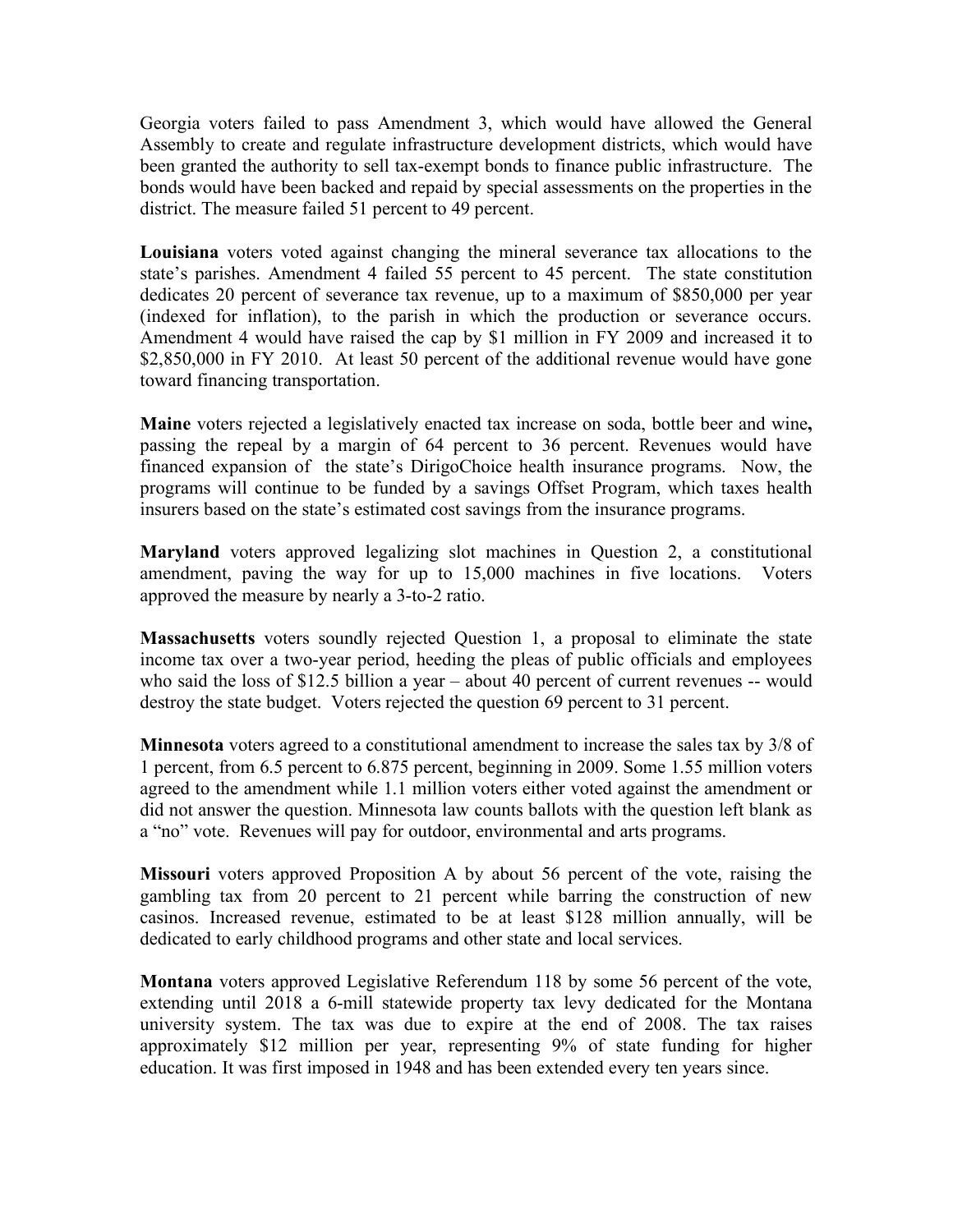**Nevada** voters approved Question 3, which will require that the state legislature conduct a cost-benefit analysis of any proposed exemptions from state property or sales taxes, and include a sunset date for each exemption. The measure passed by a margin of 60 percent to 40 percent.

Nevada voters rejected Question 4, which would have allowed the state legislature to alter the state sales tax (except for changing the rate) without receiving voter approval. Voter approval has been required since 1956. Seventy-three percent of voters rejected the amendment. The authority was being sought as part of the state's efforts to make the sales tax code uniform with other participants in the Streamlined Sales Tax Project. The question would also have repealed a sales tax exemption for aircraft components that was declared unconstitutional in 1997.

**New Jersey** voters approved Public Question 1, which will expand a current requirement for voter approval of bonds issued by state governmental authorities. The measure passed with 57 percent of the vote.

**New Mexico's** voters in Santa Fe are voting 55 percent in favor of a one-eighth percentage point increase in the gross receipts (sales) tax, bringing the state and local rate to 8.0625 percent. Revenues will be used for transit projects.

**North Carolina** voters resoundingly defeated a proposed 1 percent sales tax on prepared food, with 70 percent of voters rejecting the idea. Revenues would have funded museums, parks, civic buildings and state marketing.

**North Dakota** voters rejected Measure 1, which would have established a permanent oil tax trust fund, by a 64 percent margin.

North Dakota voters also rejected Measure 2, which would have cut the individual income tax rates by half and reduced the corporate tax rates by 15 percent. The measure lost by 70 percent of the vote.

**Ohio** voters rejected Constitutional Amendment 6, which would have permitted a single casino be built in Clinton County and would have created a 30 percent tax on the casino's gross receipts, with revenues to be distributed to counties. The measure was lobbied most heavily by the company that would have owned most of the casino and by a nearby casino in Indiana that feared the loss of business to a competitor.

**Oklahoma's** State Question 735 received 85 percent of the vote. This will create a household personal property tax exemption for veterans and spouses when the veteran is 100 percent disabled as a result of active duty. The household personal property tax is imposed by more than a dozen counties.

**Oregon** voters approved Measure 56, a Constitutional amendment that allows for easier passage of property tax increase measures. Except in November elections in evennumbered years, Oregon law requires a *majority of registered* voters to vote, and then